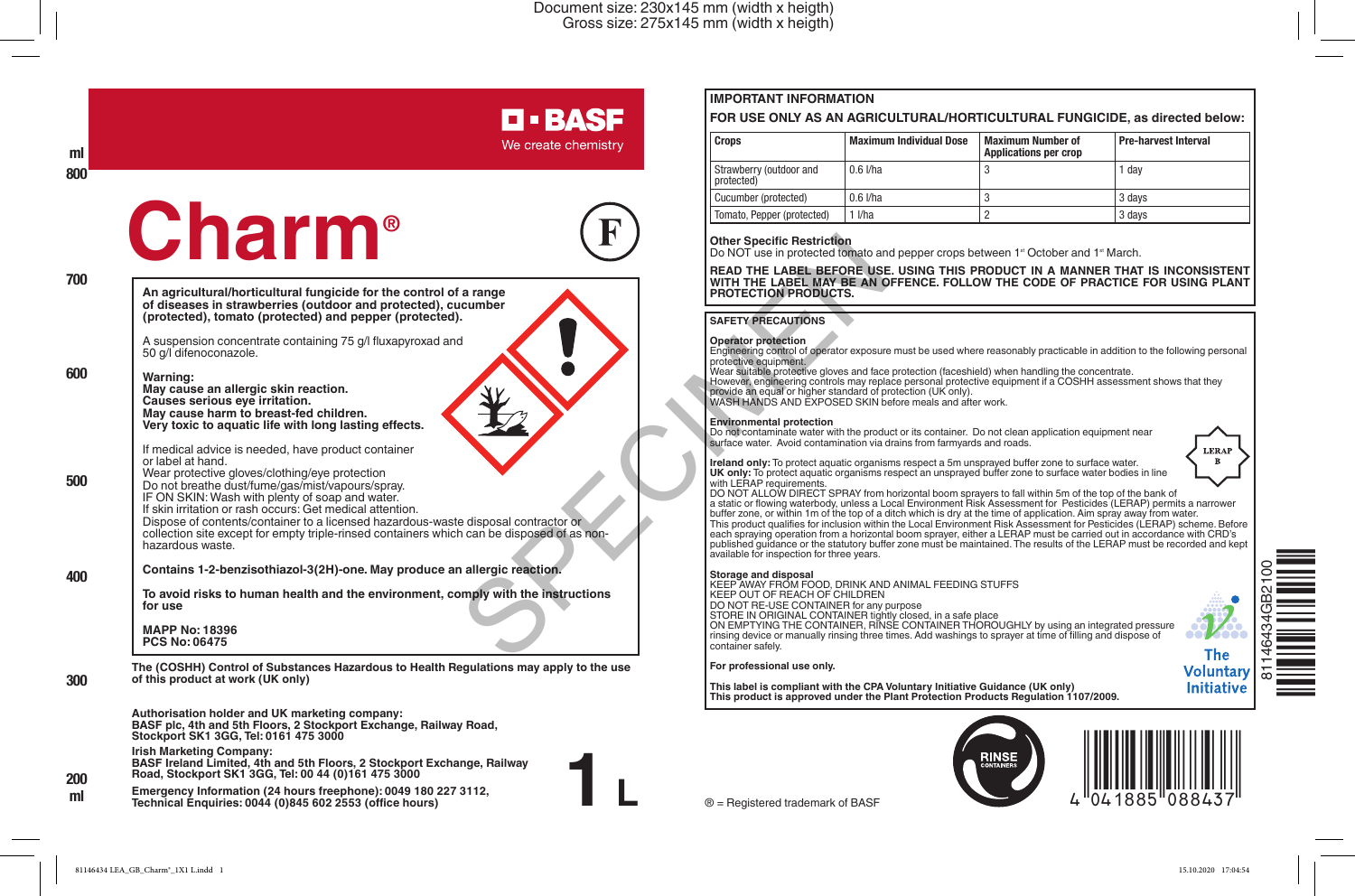## **DIRECTIONS FOR USE**

IMPORTANT: This information is approved as part of the Product Label. All instructions within this section must be read carefully in order to obtain safe and successful use of this product

#### **Restrictions/Warnings**

Do not use Charm on crops intended for fermentation.

Do not use on protected crops intended for production of seed or propagation material.

#### **Disease control**

| Charm may result in leaf damage in some protected crops. The damage may be seen as leaf necrosis<br>or twisting/curling of the leaf edges and usually affects less than 10% of the leaf area. Damage may<br>be more likely to occur in low light conditions during the period between 1st October and 1st March.<br>Consider delaying applications of Charm until light levels increase and consider testing Charm on a<br>small area of the crop before wide-scale use. | warnings from Decision Support Sys<br>The maximum permitted number of<br>· Protected tomato and protected po<br>per crop. |                         |                       |                                                                                                     |                                                                              |
|--------------------------------------------------------------------------------------------------------------------------------------------------------------------------------------------------------------------------------------------------------------------------------------------------------------------------------------------------------------------------------------------------------------------------------------------------------------------------|---------------------------------------------------------------------------------------------------------------------------|-------------------------|-----------------------|-----------------------------------------------------------------------------------------------------|------------------------------------------------------------------------------|
| Avoid overlapping sprays.                                                                                                                                                                                                                                                                                                                                                                                                                                                |                                                                                                                           |                         |                       |                                                                                                     | • Outdoor and protected strawberrie                                          |
| Do NOT use in protected tomato and pepper crops between 1st October and 1st March.                                                                                                                                                                                                                                                                                                                                                                                       | Charm are permitted per crop.                                                                                             |                         |                       |                                                                                                     |                                                                              |
| For professional use only.                                                                                                                                                                                                                                                                                                                                                                                                                                               |                                                                                                                           |                         |                       |                                                                                                     | The total number of applications of<br>more than half (50%) of the total nur |
| <b>Disease control</b>                                                                                                                                                                                                                                                                                                                                                                                                                                                   |                                                                                                                           |                         |                       |                                                                                                     | No more than two consecutive appli                                           |
| protected), cucumber (protected), tomato (protected) and pepper (protected). See summary below:                                                                                                                                                                                                                                                                                                                                                                          |                                                                                                                           |                         |                       | Charm is a protectant fungicide for the control of a range of diseases in strawberries (outdoor and | For further advice on resistance ma<br>the FRAG-UK website.                  |
|                                                                                                                                                                                                                                                                                                                                                                                                                                                                          | Strawberry<br>(outdoor and<br>protected)                                                                                  | Cucumber<br>(protected) | Tomato<br>(protetced) | Pepper<br>(protected)                                                                               |                                                                              |
| Alternaria spp.                                                                                                                                                                                                                                                                                                                                                                                                                                                          |                                                                                                                           |                         | <b>MC</b>             | QR                                                                                                  |                                                                              |
| Powdery mildew<br>(Erysiphe<br>cichoracearum<br>and Sphaerotheca<br>fuliginea)                                                                                                                                                                                                                                                                                                                                                                                           |                                                                                                                           | <b>MC</b>               |                       |                                                                                                     |                                                                              |
| Gummy stem blight<br>(Mycosphaerella<br><i>melonis</i> )                                                                                                                                                                                                                                                                                                                                                                                                                 |                                                                                                                           | C                       |                       |                                                                                                     |                                                                              |
| Powdery mildew<br>(Leveillula taurica)                                                                                                                                                                                                                                                                                                                                                                                                                                   |                                                                                                                           |                         | C.                    | C                                                                                                   |                                                                              |
| Powdery mildew<br>(Sphaerotheca<br><i>macularis</i> )                                                                                                                                                                                                                                                                                                                                                                                                                    | C                                                                                                                         |                         |                       |                                                                                                     |                                                                              |

C = Control

MC = Moderate Control

QR = Qualified Recommendation

#### **Resistance Management**

Charm contains the SDHI fungicide, fluxapyroxad (FRAC Code 7) and the triazole (SBI) fungicide, difenoconazole (FRAC Code 3). Charm should be used in accordance with FRAC advice for SDHI's and SBIs.

Effective disease management is a critical component in delaying the build-up of resistant pathogen populations. Therefore, Charm should be applied according to the manufacturer's recommended dose rate and spray interval for the target crop and disease.

Charm should be used preventatively or at the early stages of disease development, following warnings from Decision Support Systems where these are available.

The maximum permitted number of applications of Charm should not be exceeded.

• Protected tomato and protected pepper: A maximum of two applications of Charm are permitted per crop.

• Outdoor and protected strawberries and protected cucumbers: A maximum of three applications of Charm are permitted per crop.

The total number of applications of Charm and other SDHI containing products should make up no more than half (50%) of the total number of fungicides applied per season.

No more than two consecutive applications of Charm or another SHDI fungicide should be applied.

For further advice on resistance management contact your agronomist or specialist advisor or visit the FRAG-UK website.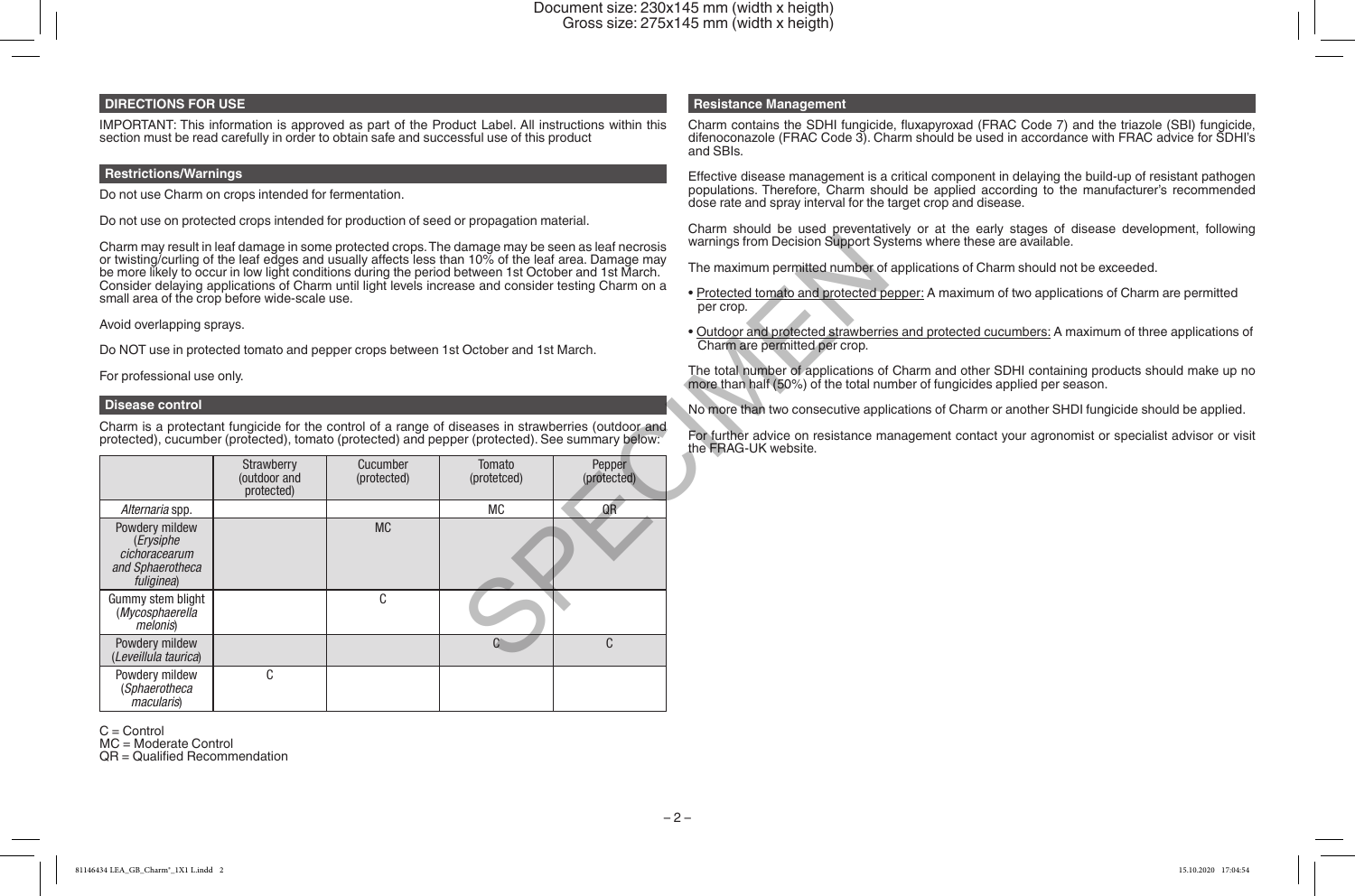#### **Crop Specific Information**

#### **Strawberries (outdoor and protected)**

Target(s):

Powdery mildew

### Time of application:

Apply Charm as a protectant spray or at the first sign of disease, from when the first flowers open. Up to three applications can be made, but a minimum spray interval of 7 days should be observed. A minimum of one day must elapse between the last spray and harvest.

Dose rate:

0.6 l/ha

Water volume:

200 – 2000 l/ha

#### **Cucumber (protected)**

Target(s): Powdery mildew and gummy stem blight

Time of application:

Apply Charm as a protectant spray or at the first sign of disease, from when the first flowers open. Up to three applications can be made, but a minimum spray interval of 7 days should be observed. A minimum of 3 days must elapse between the last spray and harvest.

Dose rate:

0.6 l/ha Water volume:

200 – 1500 l/ha

#### **Tomato and pepper (protected)**

Target(s):

Powdery mildew and *Alternaria*

Time of application:

Apply Charm as a protectant spray or at the first sign of disease, from when the first flower bud is visible. DO NOT use between 1st October and 1st March.

Two applications can be made, but a minimum spray interval of 7 days should be observed.

A minimum of 3 days must elapse between the last spray and harvest.

Dose rate: 0.6 – 1.0 l/ha

For the control of powdery mildew, apply Charm at a rate of 0.6 l/ha.

For the moderate control of *Alternaria*, apply Charm at a rate of 1.0 l/ha.

Water volume:

## 400 – 1500 l/ha

## **Mixing and Application**

#### **Mixing**

Never prepare more spray solution than is required.

Three quarters fill the tank with clean water and start the agitation. To ensure thorough mixing of the product, invert the container several times before opening. Add the required quantity of Charm to the spray tank while re-circulating. Add the remainder of the water and continue agitation until spraying is complete.

When tank mixes are to be used, take due note of any instructions given as to the order of mixing. Each product should be added separately to the spray tank and fully dispersed before the addition of any further product(s).

All tank mixes should be used immediately after mixing.

On emptying the container, rinse container thoroughly by using an integrated pressure rinsing device or by manually rinsing three times. Add washings to tank at time of filling and dispose of container safely. any further product(s).<br>
any further product(s).<br>
All tank mixing should be used inmediated on the product of the container, rinse co<br>
or by manually rinsing three times.<br>
safely.<br>
Application<br>
Apply as a MEDIUM spray, as

#### **Application**

Apply as a MEDIUM spray, as defined by BCPC.

#### **Sprayer cleaning**

Wash sprayer thoroughly immediately after use, using clean water and following the sprayer cleaning guidance provided by the equipment manufacturer.

#### **Compatibility**

For details of compatibilities contact your distributor, local BASF representative, the BASF Technical Services Hotline: 00 44 (0)845 602 2553 or visit our website at www.agriCentre.basf.co.uk (UK) or www.agriCentre.basf.ie (Ireland)

#### **Company Advisory Information**

#### Chilli peppers:

Use of Charm on Chilli peppers (protected) is allowed according to the authorised use for Pepper (protected). The phytotoxicity of the product on Chilli peppers has not been assessed and, as such, the user bears the risk in respect of failures concerning this use.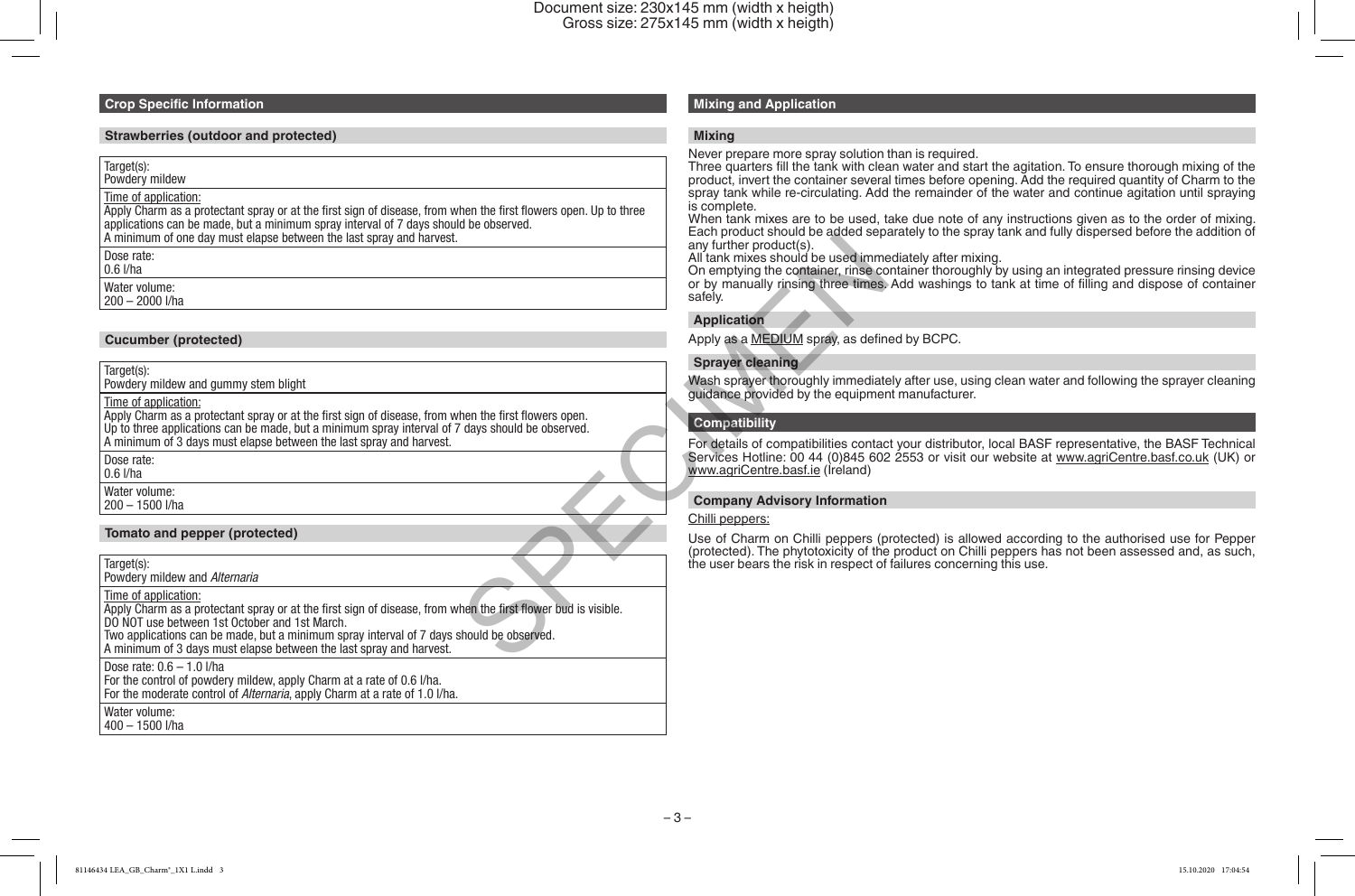#### **The following does not form part of the product label under the Plant Protection Products Regulation (EC) No 1107/2009 or under Irish S.I. No.159 of 2012.**

With many products there is a general risk of resistance developing to the active ingredients. For this reason a change in activity cannot be ruled out. It is generally impossible to predict with certainty how resistance may develop because there are so many crop and use connected ways of influencing this. We therefore have to exclude liability for damage or loss attributable to any such resistance that may develop. To help minimise any loss in activity the BASF recommended rate should in all events be adhered to.

Numerous, particularly regional or regionally attributable, factors can influence the activity of the product. Examples include weather and soil conditions, crop plant varieties, crop rotation, treatment times, application amounts, admixture with other products, appearance of organisms resistant to active ingredients and spraying techniques. Under particular conditions a change in activity or damage to plants cannot be ruled out. The manufacturer or supplier is therefore unable to accept any liability in such circumstances. All goods supplied by us are of high grade and we believe them to be suitable, but as we cannot exercise control over their mixing or use or the weather conditions during and after application, which may affect the performance of the material, all conditions and warranties, statutory or otherwise, as to the quality or fitness for any purpose of our goods are excluded and no responsibility will be accepted by us for any damage or injury whatsoever arising from their storage, handling, application or use; but nothing should be deemed to exclude or restrict any liability upon us which cannot be excluded or restricted under the provisions of the Unfair Contract Terms Act 1977 or any similar applicable law. ant varieties, crop rotation, treatment<br>appearance of organisms resisted are conditions a change in activity or<br>are conditions a change in activity or<br>puller is therefore unable to accept Alternatively, contact your suppli

#### **Section 6 of the Health and Safety at Work Act (UK only)**

#### **Additional Product Safety Information (UK only).**

The product label provides information on a specific pesticidal use of the product; do not use otherwise, unless you have assessed any potential hazard involved, the safety measures required and that the particular use has "off-label" approval or is otherwise permitted under the Plant Protection Products Regulations.

#### **The information on this label is based on the best available information including data from test results.**

#### **UK Safety Data Sheet**

To access the Safety Data Sheet for this product scan the QR code or use the weblink below:



bit.ly/Charm\_sds

Alternatively, contact your supplier.

#### **Ireland Safety Data Sheet**

To access the Safety Data Sheet for this product scan the QR code or use the weblink below:



bit.ly/Charm\_IE\_sds Alternatively, contact your supplier.